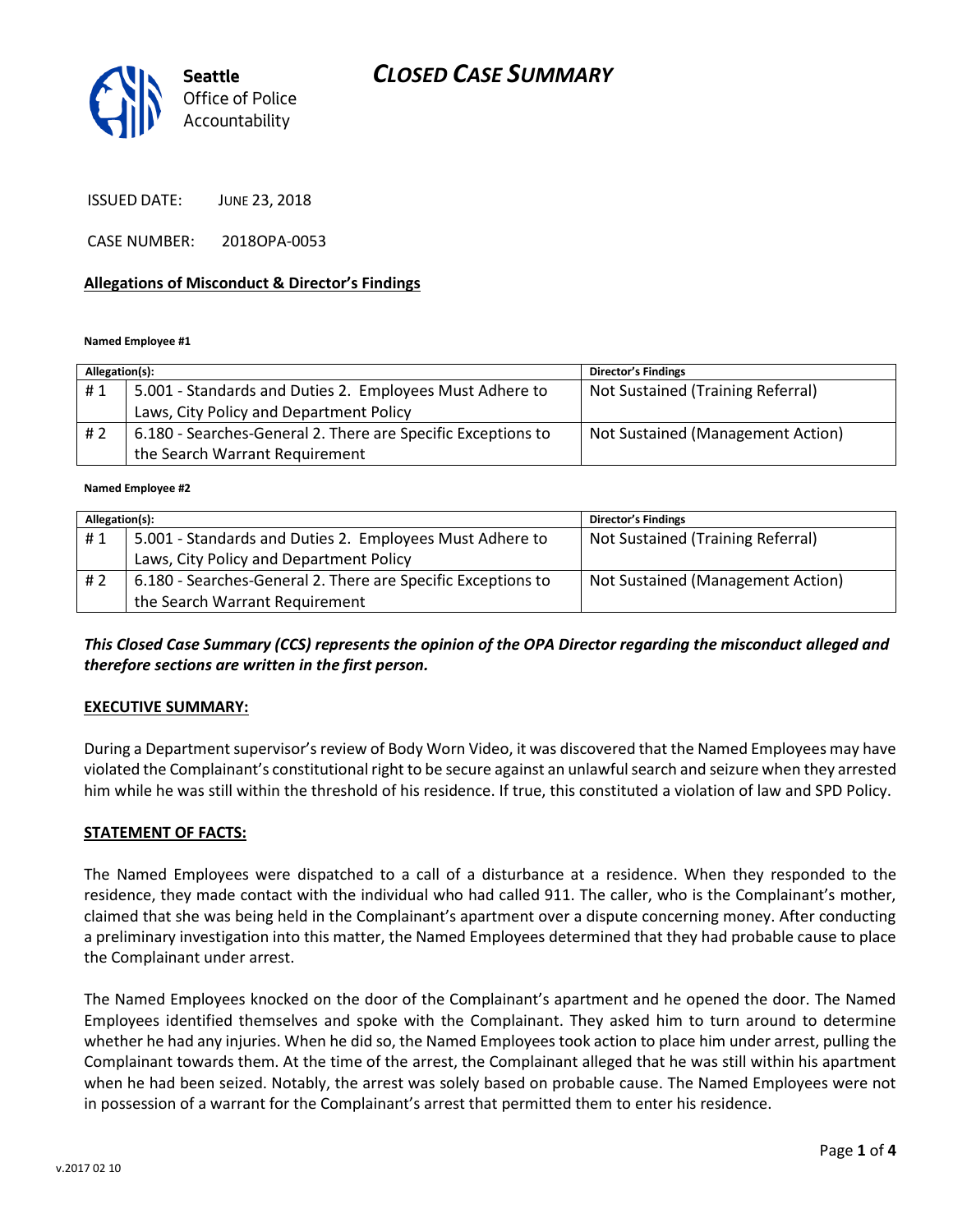

### *CLOSE CASE SUMMARY*

OPA CASE NUMBER: 2018OPA-0053

The Named Employees' response to the scene, discussions with the parties, and the arrest of the Complainant were all captured by Body Worn Video (BWV).

Nearly two weeks after the arrest, a Department Lieutenant was reviewing this matter due to allegations of pain that had been made by the Complainant upon his arrest. During that review, the Lieutenant watched the Named Employees' BWV and determined that they had seized the Complainant when he was still within the threshold of his residence. The Lieutenant concluded that this was a possible violation of SPD policy, as well as the Complainant's constitutional rights, and referred this matter to OPA.

Notably, even though he referred this matter to OPA, the Lieutenant also took steps to review the relevant case law with the Named Employees, discussed options for conducting arrests under similar circumstances in the future, and memorialized this retraining and counseling in PAS entries for the Named Employees.

OPA's investigation into this matter consisted of interviewing the Named Employees, as well as reviewing the BWV and the documentation generated by the Named Employees and the Lieutenant.

### **ANALYSIS AND CONCLUSIONS:**

### **Named Employee #1 - Allegations #1**

### *5.001 - Standards and Duties 2. Employees Must Adhere to Laws, City Policy and Department Policy*

SPD Policy 5.001-POL-2 requires that Department employees adhere to laws, City policy, and Department policy. Where officers engage in activity that violates a subject's federal or state constitutional rights, they have acted contrary to this policy.

Based on a review of the Named Employees' BWV, and specifically that of Named Employee #1 (NE#1), it is clear that the Complainant was still partly within the threshold of his residence when he was taken into custody.

At NE#1's OPA interview, he stated that, at the time the arrest was made, it appeared to him that the Complainant was standing outside of his residence. He did not see any problems with the arrest at that time. It was not until later, when the issue was identified by the Lieutenant, that he realized that the Complainant's foot was still in the apartment when he was arrested. At that time, NE#1 recognized the issues with the arrest; however, it was unclear how familiar he was with the case law in this area.

Named Employee #2 (NE#2) told OPA that he, like NE#1, did not perceive the arrest as being constitutionally infirm at the time it was made. He recalled that he met with the Lieutenant after the fact and was informed of the issues. NE#2 acknowledged that the Complainant's foot was still within the threshold of the apartment at the time of the arrest. NE#2 stated that, while he understood the points made by the Lieutenant, he did not believe that it was a "wrong arrest." He asserted that what occurred here was a "commonly trained scenario" in both police academy and SPD training. NE#E2 stated that, from this incident, he learned to make sure that subjects were further from their residences before placing them under arrest.

There is no evidence in the record that the Named Employees acted in bad faith or deliberately attempted to violate the Complainant's constitutional rights. Indeed, it appears that the Named Employees believed at the time that the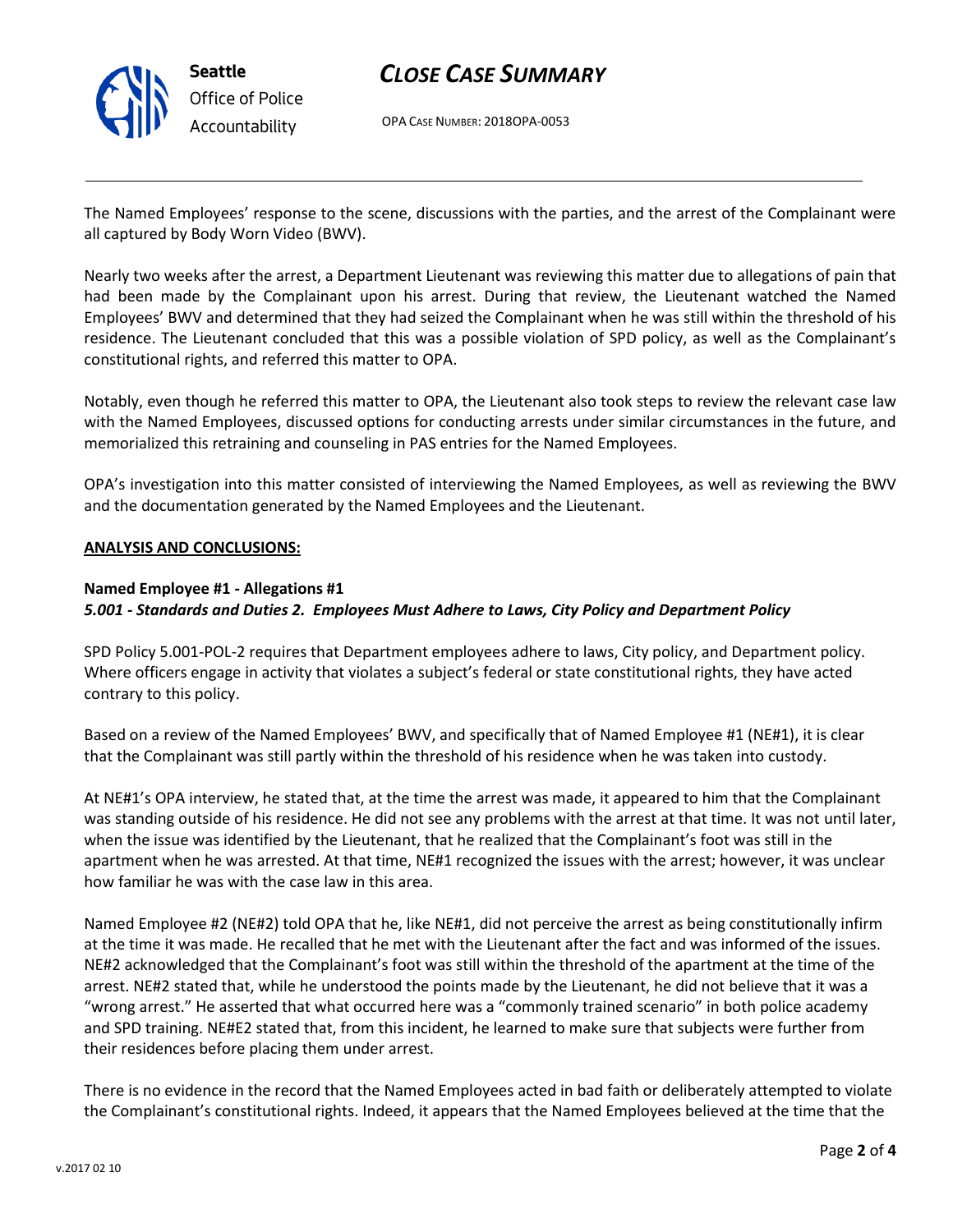

# *CLOSE CASE SUMMARY*

OPA CASE NUMBER: 2018OPA-0053

arrest was valid and that the Complainant was outside of the threshold of his residence. That was proved not to be the case by the BWV. The video established that there was a technical violation of the Complainant's constitutional rights when his foot was still within the threshold of his residence when he was placed under arrest. This arrest was thus inconsistent with Article 7 of the Washington State Constitution and Washington legal precedent, most notably *State v. Holeman*, 103 Wn.2d 426 (1985).

That being said, and given that I believe that this was a good faith mistake rather than intentional misconduct, I recommend that the Named Employees receive a Training Referral rather than a Sustained finding.

 **Training Referral**: The Named Employees' chain of command should ensure that the Named Employees understand that a subject must be fully outside of the threshold of the subject's residence before an arrest can be effectuated. Given that the Lieutenant has already conducted what appears to have been a very thorough and thoughtful retraining and counseling and has documented this matter in the Named Employees' PAS, OPA does not require that any additional steps need to be taken so long as the chain of command is satisfied that this matter is fully resolved and that this will not happen again in the future.

Recommended Finding: **Not Sustained (Training Referral)**

### **Named Employee #1 - Allegation #2**

### *6.180 - Searches-General 2. There are Specific Exceptions to the Search Warrant Requirement*

This case is similar to a prior case investigated by OPA (2017OPA-1132), in which it was clear that there was a lack of understanding by officers of the nuances of and ongoing developments in search and seizure law. For example, it is unclear in this case whether the Named Employees knew that an arrest was unconstitutional when a subject's foot was still within the threshold of the residence.

Given this, I issued a Management Action Recommendation in that prior case that requested the following:

SPD should provide Department-wide training concerning search and seizure law. This training could be accomplished either through classroom trainings, e-learnings, or a series of legal bulletins or other instruction provided during roll calls. While I understand that this comes at a financial cost to the Department, I request that SPD move forward with this training to ensure that its employees do not, even if inadvertently, engage in conduct contrary to the United States and Washington State Constitutions.

I reiterate that Management Action Recommendation here, and supplement it by requesting that the Department provide further training in the manner it sees fit concerning the specific issue in this case – the requirement that subjects be completely outside of the thresholds of their residences before arrests can be properly effectuated.

### Recommended Finding: **Not Sustained (Management Action)**